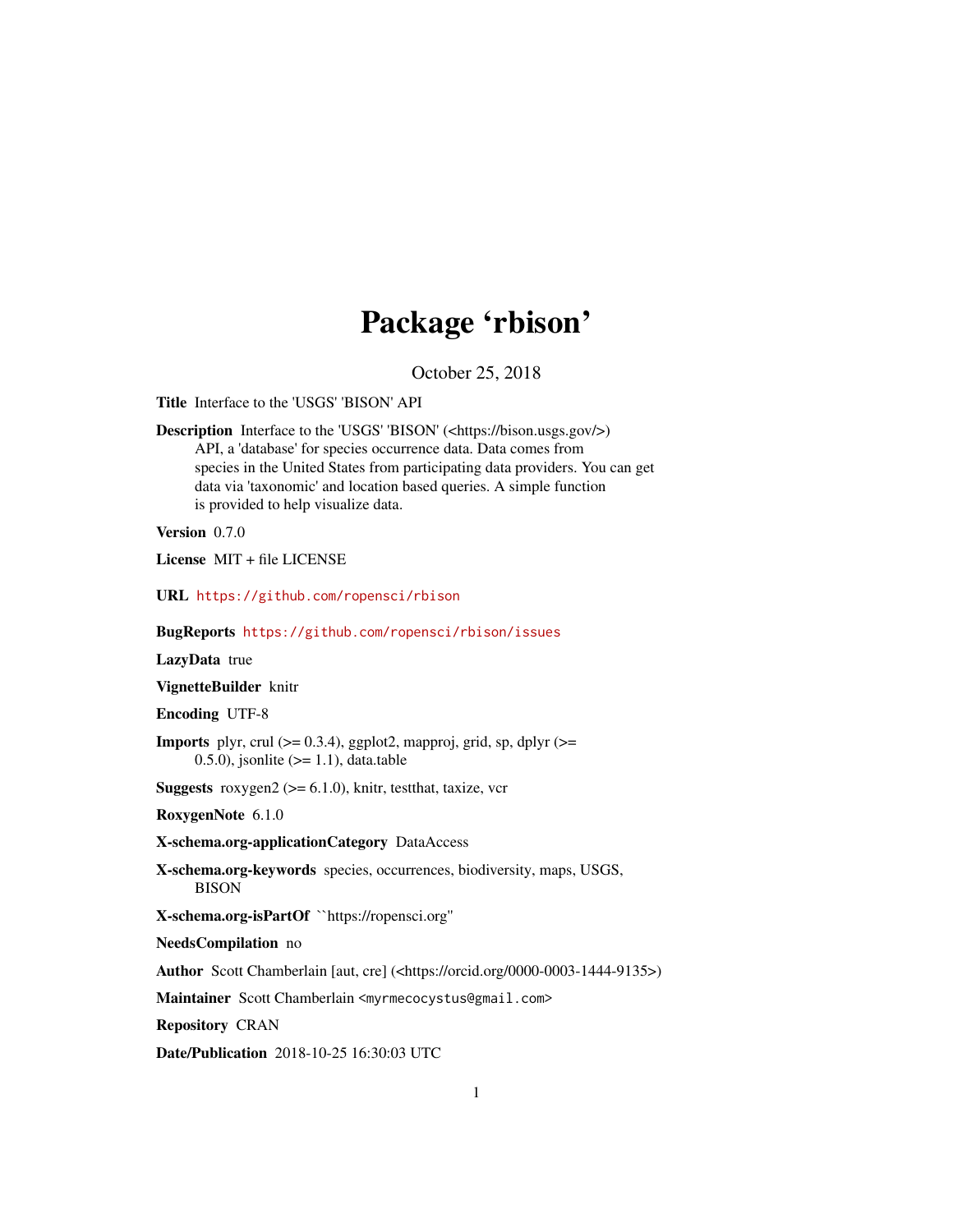### <span id="page-1-0"></span>R topics documented:

| Index | 17 |
|-------|----|

rbison-package *rbison is an interface to the USGS Bison API.*

#### Description

To get started, see the vignette vignette(package="rbison")

#### Details

See <https://bison.usgs.gov/doc/api.jsp> for API docs for the BISON API.

To cite rbison, do citation(package='rbison')

Use the following format to cite data retrieved from BISON:

Biodiversity occurrence data published by: (Accessed through Biodiversity Information Serving our Nation (BISON), bison.usgs.gov, YYYY-MM-DD).

#### For example:

Biodiversity occurrence data published by: Field Museum of Natural History, Museum of Vertebrate Zoology, University of Washington Burke Museum, and University of Turku (Accessed through Biodiversity Information Serving our Nation (BISON), bison.usgs.gov, 2013-04-22).

Base URL for the BISON API: <https://bison.usgs.gov>

#### Author(s)

Scott Chamberlain <myrmecocystus@gmail.com>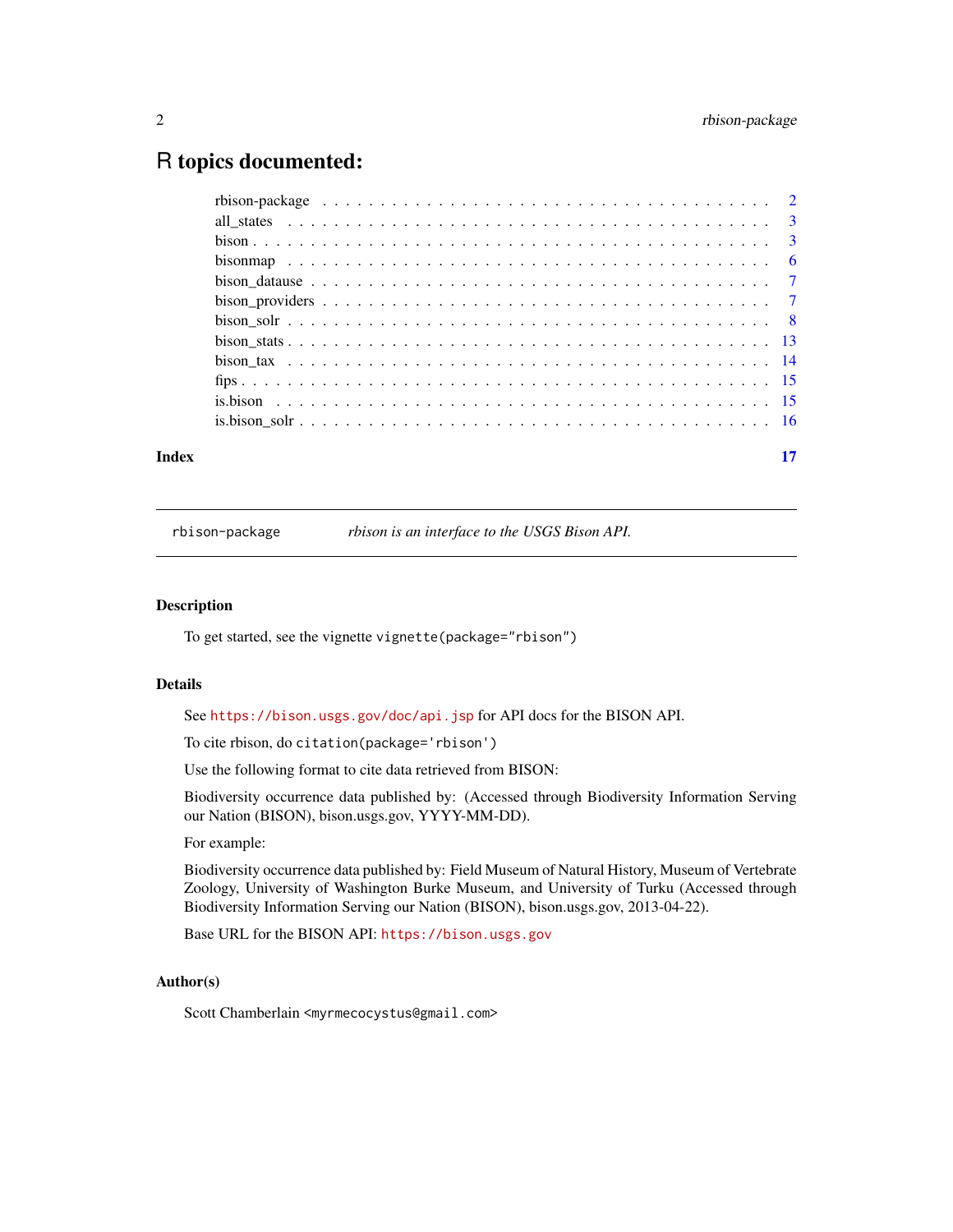<span id="page-2-0"></span>all\_states *Data for a states map*

#### Description

Data for a states map

<span id="page-2-1"></span>bison *Search for and collect data from the USGS Bison API.*

#### Description

Search for and collect data from the USGS Bison API.

#### Usage

```
bison(species = NULL, type = "scientific_name", tsn = NULL,
  start = 0, count = 25, countyFips = NULL, county = NULL,
  state = NULL, aoi = NULL, aoibbox = NULL, params = NULL, \dots)
```
#### Arguments

| species    | (character) A species name.                                                                                                                                                                                                                                                                                                                                                                                       |
|------------|-------------------------------------------------------------------------------------------------------------------------------------------------------------------------------------------------------------------------------------------------------------------------------------------------------------------------------------------------------------------------------------------------------------------|
| type       | (character) Type, one of scientific_name or common_name.                                                                                                                                                                                                                                                                                                                                                          |
| tsn        | (numeric) Specifies the TSN to query by. If you supply a tsn it doesn't make<br>sense to supply a species name as well. Example:162003.                                                                                                                                                                                                                                                                           |
| start      | (numeric) Record to start at. Default: 0. See "Pagination" in Details.                                                                                                                                                                                                                                                                                                                                            |
| count      | (numeric) Number of records to return. Default: 25. See "Pagination" in Details.                                                                                                                                                                                                                                                                                                                                  |
| countyFips | (character) Specifies the county fips code to geographically constrain the search<br>to one county. Character must be supplied as a number starting with zero may<br>lose the zero. Eg: "49015".                                                                                                                                                                                                                  |
| county     | (character) County name. As codes are a pain in the ass, you can put in the<br>county name here instead of specifying a county Fips entry, and bison will at-<br>tempt to look up the county Fips code. (character)                                                                                                                                                                                               |
| state      | (character) Specifies the state name to geographically constrain the search. Ex-<br>ample: Tennessee.                                                                                                                                                                                                                                                                                                             |
| aoi        | (character) Specifies a WKT (Well-Known Text) polygon to geographically con-<br>strain the search.Eg.: c(-111.06 38.84, -110.80 39.377, -110.20 39.17, -110.20<br>38.90, -110.63 38.67, -111.06 38.84), which calls up the occurrences within<br>the specified area. Check out the Wikipedia page here http://en.wikipedia.<br>org/wiki/Well-known_text for an in depth look at the options, terminology,<br>etc. |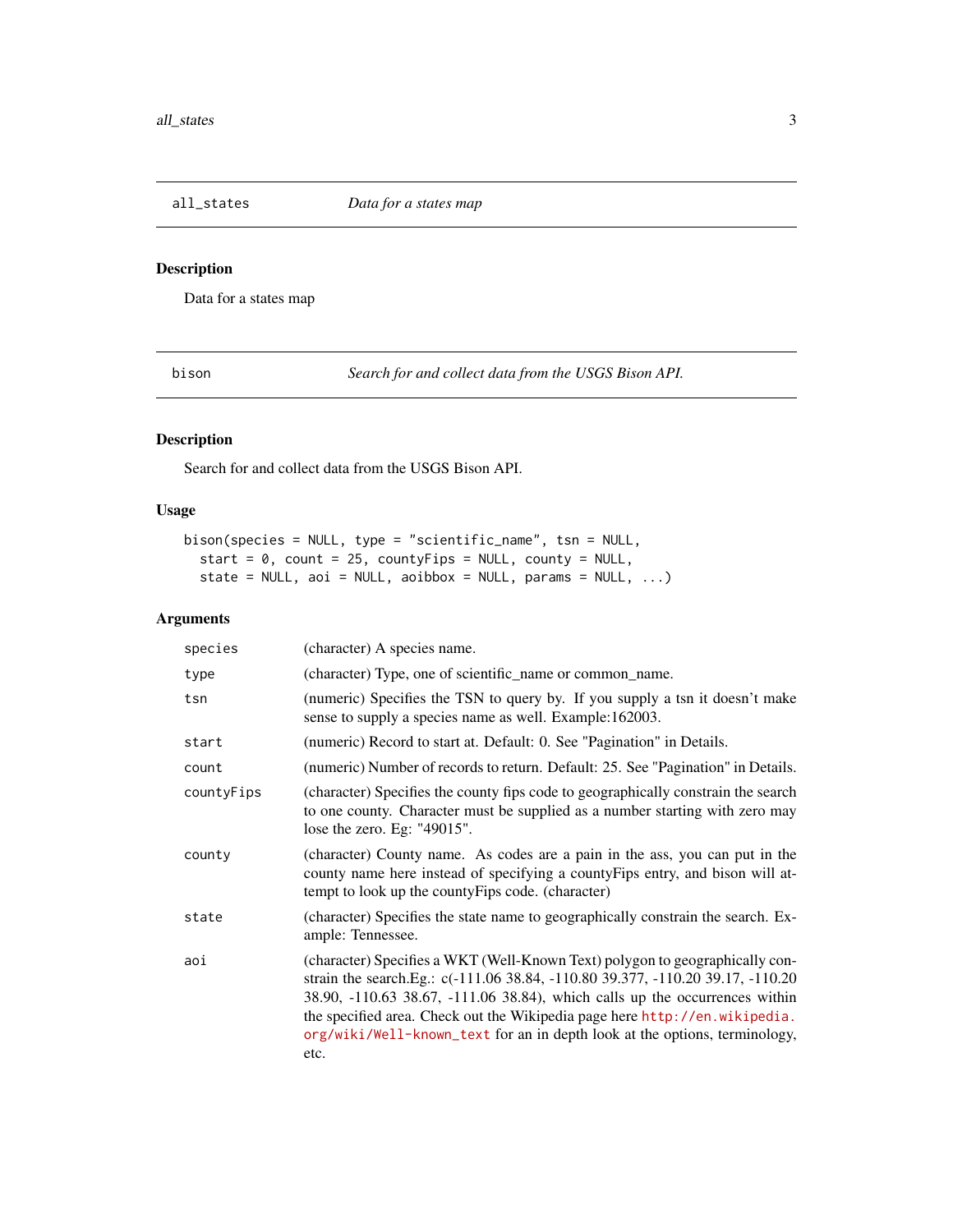<span id="page-3-0"></span>

| aoibbox   | (character) Specifies a four-sided bounding box to geographically constrain the<br>search (using format: minx, miny, maxx, maxy). The coordinates are Spherical<br>Mercator with a datum of WGS84. Example: -111.31,38.81,-110.57,39.21                                                                                                                                                                                                                                                                                                            |
|-----------|----------------------------------------------------------------------------------------------------------------------------------------------------------------------------------------------------------------------------------------------------------------------------------------------------------------------------------------------------------------------------------------------------------------------------------------------------------------------------------------------------------------------------------------------------|
| params    | (character) String of parameters, one of providerID, resourceID, basisOfRecord,<br>catalogNumber, year, computedStateFips, hierarchy_homonym_string, TSNs,<br>recorded By, occurrence ID, collector Number, provider, owner Institution Collec-<br>tionCode, eventDate, providedScientificName, scientificName, ITISscientific-<br>Name, providedCommonName, ITIScommonName, kingdom, ITIStsn, centroid,<br>higherGeographyID, computedCountyFips, providedCounty, calculatedCounty,<br>stateProvince, calculatedState, countryCode. See examples. |
| $\ddotsc$ | Further args passed on to crul:: HttpClient(). See examples.                                                                                                                                                                                                                                                                                                                                                                                                                                                                                       |

#### Pagination

bison() paginates internally for you on the count parameter, so that for example, if you request 2000 records, then we'll do two requests to get all those records. If you request for example 50 records, then we just do one request.

#### References

<https://bison.usgs.gov/#opensearch>

#### See Also

[bison\\_solr\(\)](#page-7-1) [bison\\_tax\(\)](#page-13-1)

#### Examples

```
## Not run:
bison(species="Bison bison", count=50)
```

```
# lots of results
res <- bison(species="Bison bison", count=2000)
res$summary
NROW(res$points)
```

```
out <- bison(species="Helianthus annuus", count=300)
out$summary # see summary
out$counties # see county data
out$states # see state data
bisonmap(out, tomap = "points")
bisonmap(out, tomap = "county")
bisonmap(out, tomap = "state")
```

```
# Search for a common name
bison(species="Tufted Titmouse", type="common_name")
```

```
# Constrain search to a certain county, 49015 is Emery County in Utah
bison(species="Helianthus annuus", countyFips = "49015")
```
# Constrain search to a certain county, specifying county name instead of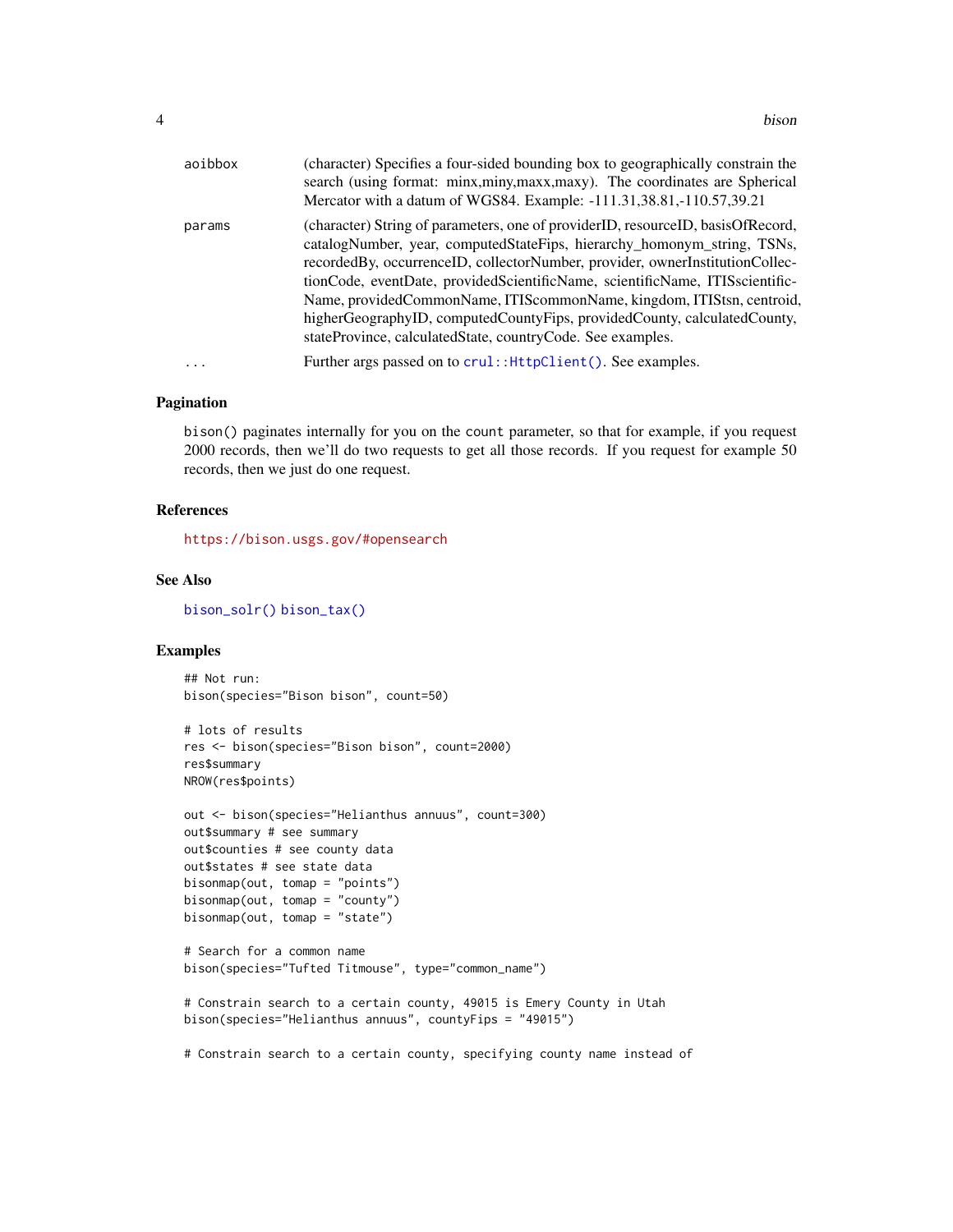```
bison 5
```

```
# code
bison(species="Helianthus annuus", county = "Los Angeles")
# bison(species="Helianthus annuus", county = "Los")
# Constrain search to a certain aoi, which turns out to be Emery County,
# Utah as well
bison(species="Helianthus annuus",
 aoi = "POLYGON((-111.06360117772908 38.84001566645886,
                 -110.80542246679359 39.37707771107983,
                 -110.20117441992392 39.17722368276862,
                 -110.20666758398464 38.90844075244811,
                 -110.63513438085685 38.67724220095734,
                 -111.06360117772908 38.84001566645886))")
# Constrain search to a certain aoibbox, which, you guessed it, is also
# Emery Co., Utah
bison(species="Helianthus annuus", aoibbox = '-111.31,38.81,-110.57,39.21')
# Taxonomic serial number
bison(tsn = 162003)
## If you don't have tsn's, search for a taxonomic serial number
library('taxize')
poa_tsn <- get_tsn('Poa annua')
bison(tsn = poa_tsn)
# Curl debugging and some of these examples aren't
# that useful, but are given for demonstration purposes
## get curl verbose output to see what's going on with your request
bison(tsn = 162003, count=1, verbose = TRUE)
## set a timeout so that the call stops after time x, compare 1st to 2nd call
# bison(tsn=162003, count=1, timeout_ms = 1)
## set cookies
bison(tsn=162003, count=1, cookie = "a=1;b=2")
## user agent and verbose
bison(tsn=162003, count=1, useragent = "rbison",
  verbose = TRUE)
# Params - the params function accepts a number of search terms
## Find the provider with ID 318.
bison(params='providerID:("318")')
## Find all resources with id of '318,1902' OR '318,9151', with values
## separated by spaces.
bison(params='resourceID:("318,1902" "318,9151")')
## Criterion may be combined using the semicolon (';') character, which
## translates to a logical AND operator. Note that field names and values
## are case sensitive.
bison(params='providerID:("408" "432");resourceID:("14027")')
## Search by basisOfRecord, for specimen types in this case
bison(params='basisOfRecord:(specimen)')
## Search by computedStateFips, 01 for Alabama
bison(params='computedStateFips:01')
## Search by ITIStsn
bison(params='ITIStsn:162003')
```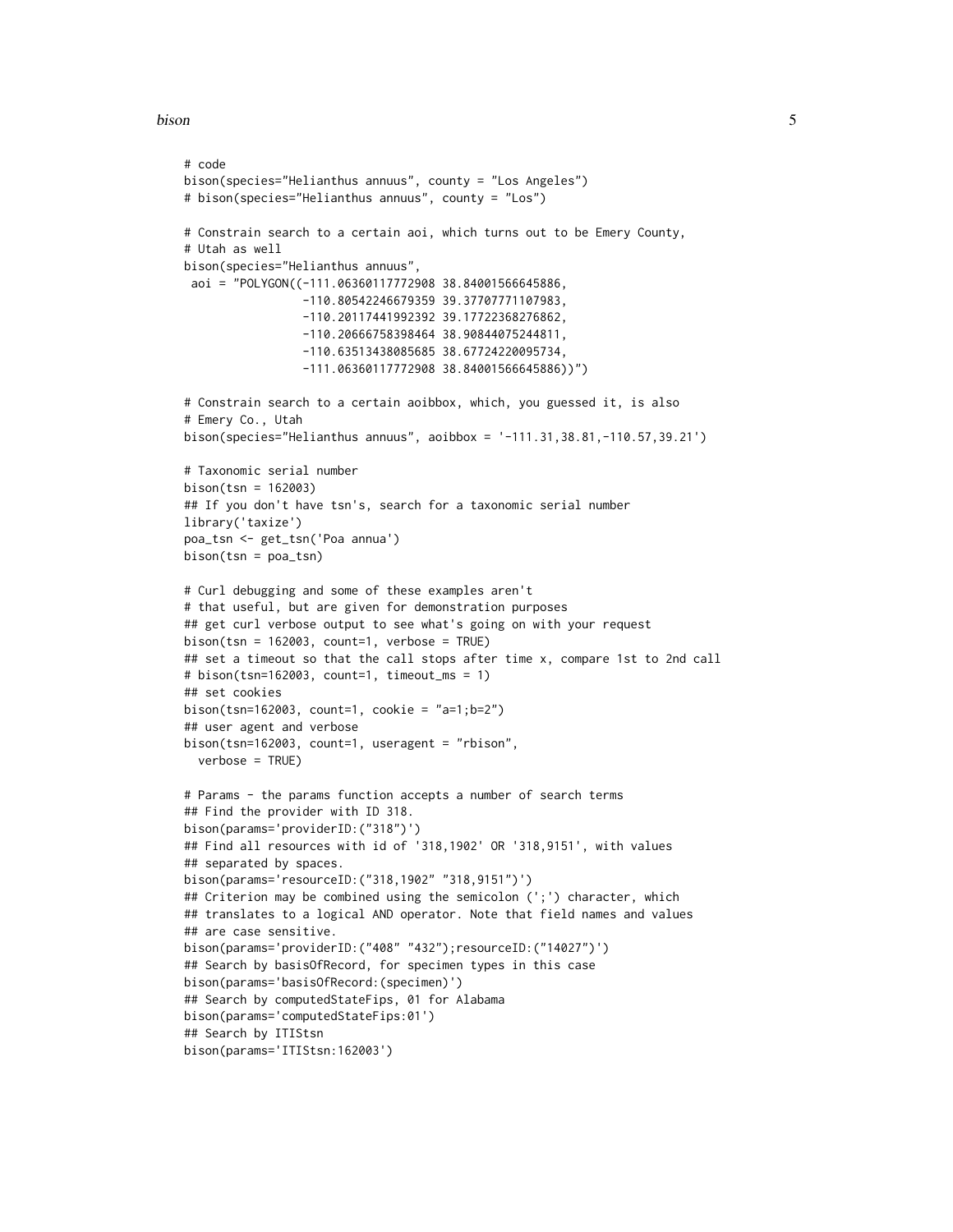#### 6 bisonmap

```
## Search by countryCode
bison(params='countryCode:US')
## Search by ITIScommonName
bison(params='ITIScommonName:"Canada goose"')
```
## End(Not run)

bisonmap *Make map to visualize BISON data.*

#### Description

Make map to visualize BISON data.

#### Usage

```
bisonmap(input = NULL, tomap = "points", geom = geom_point,
  jitter = NULL, customize = NULL)
## S3 method for class 'bison'
bisonmap(input = NULL, tomap = "points",
 geom = geom_point, jitter = NULL, customize = NULL)
## S3 method for class 'bison_solr'
bisonmap(input = NULL, tomap = "points",
  geom = geom_point, jitter = NULL, customize = NULL)
```
#### Arguments

| input     | Input bison object.                                                                                                                                                                                                                                                       |
|-----------|---------------------------------------------------------------------------------------------------------------------------------------------------------------------------------------------------------------------------------------------------------------------------|
| tomap     | One of points (occurrences), county (counts by county), or state (counts by<br>state). For bison class objects, we stop with message if you pass in data from<br>bison() that doesn't include data by each state. For bison_sol r class objects,<br>we only allow points. |
| geom      | geom_point or geom_jitter, not quoted.                                                                                                                                                                                                                                    |
| jitter    | jitter position, see ggplot2 help.                                                                                                                                                                                                                                        |
| customize | Pass in more to the plot.                                                                                                                                                                                                                                                 |

#### Value

Map (using ggplot2 package) of points on a map.

<span id="page-5-0"></span>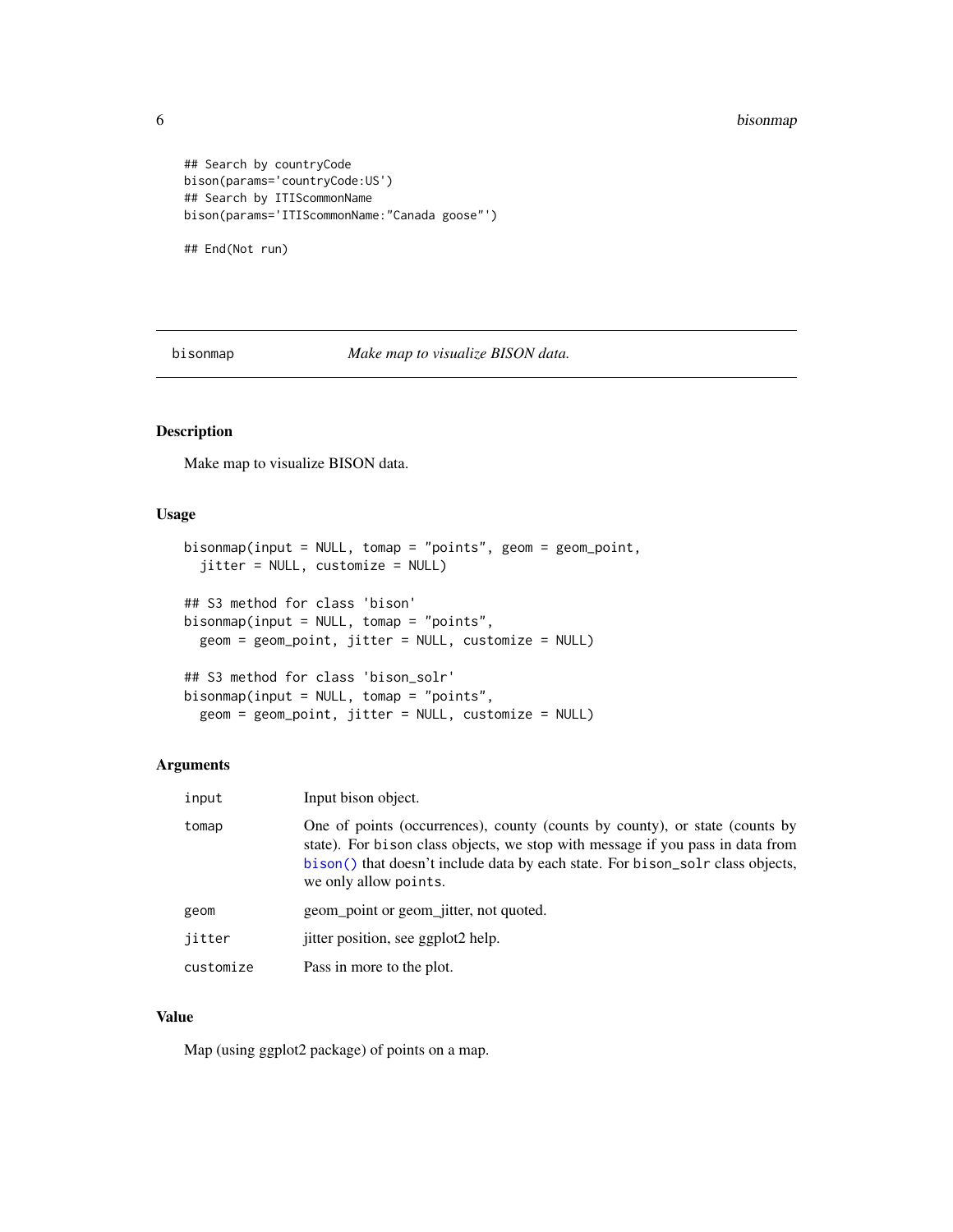#### <span id="page-6-0"></span>bison\_datause 7

#### Examples

```
## Not run:
# Using function bison
library("ggplot2")
out <- bison(species="Accipiter", type="scientific_name", count=300)
bisonmap(input=out)
bisonmap(input=out, geom=geom_jitter, jitter=position_jitter(width = 0.3,
  height = (0.3))
# Using function bison_solr
out <- bison_solr(scientificName='Ursus americanus', rows=200)
bisonmap(out)
## End(Not run)
```

| bison datause | Get BISON data use agreement details and examples for how to cite<br>data. |
|---------------|----------------------------------------------------------------------------|
|               |                                                                            |

#### Description

Get BISON data use agreement details and examples for how to cite data.

#### Usage

```
bison_datause()
```

```
bison_citation()
```
#### References

https://bison.usgs.gov/doc/api.jsp#data

bison\_providers *Get information about BISON data providers.*

#### Description

Get information about BISON data providers.

#### Usage

```
bison_providers(details = FALSE, provider_no = NULL, ...)
```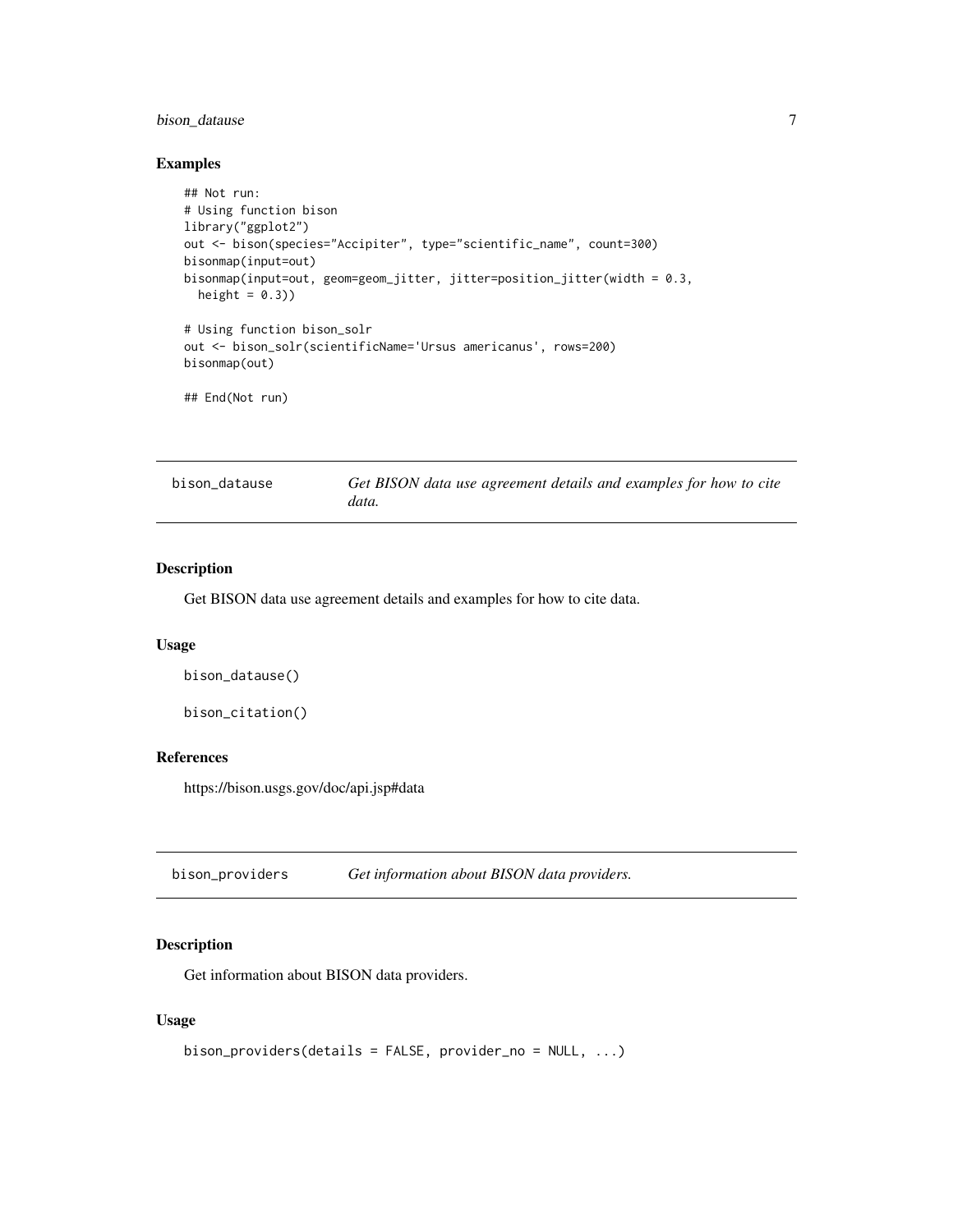#### <span id="page-7-0"></span>Arguments

| details     | (logical) If TRUE, returns a list of data.frame's for each provider, including their<br>resource details. If FALSE (default), only coarse grained data returned. |
|-------------|------------------------------------------------------------------------------------------------------------------------------------------------------------------|
| provider_no | (numeric) Provider number. If this parameter is provided, details is forced to be<br><b>FAI SF</b>                                                               |
| .           | Further args passed on to crul:: HttpClient () See examples in bison ()                                                                                          |

#### Value

A data.frame or list of data.frame's

#### Examples

```
## Not run:
head(bison_providers())
head(bison_providers(provider_no=131))
out <- bison_providers(details=TRUE)
out$National_Herbarium_of_New_South_Wales
```
## End(Not run)

<span id="page-7-1"></span>bison\_solr *Search for and collect occurrence data from the USGS Bison API using their solr endpoint.*

#### Description

This fxn is somewhat similar to [bison\(\)](#page-2-1), but interacts with the SOLR interface [https://bison.](https://bison.usgs.gov/#solr) [usgs.gov/#solr](https://bison.usgs.gov/#solr) instead of the OpenSearch interface <https://bison.usgs.gov/#opensearch>, which [bison\(\)](#page-2-1) uses.

#### Usage

```
bison_solr(decimalLatitude = NULL, decimalLongitude = NULL,
 year = NULL, providerID = NULL, resourceID = NULL,
  pointPath = NULL, basisOfRecord = NULL, eventDate = NULL,
  computedCountyFips = NULL, computedStateFips = NULL,
  scientificName = NULL, hierarchy_homonym_string = NULL,
 TSNs = NULL, recordedBy = NULL, occurrenceID = NULL,
  catalogNumber = NULL, ITIScommonName = NULL, kingdom = NULL,
  collectorNumber = NULL, provider = NULL,
  ownerInstitutionCollectionCode = NULL, providedScientificName = NULL,
  ITISscientificName = NULL, providedCommonName = NULL,
  ITIStsn = NULL, centroid = NULL, higherGeographyID = NULL,
  providedCounty = NULL, calculatedCounty = NULL,
  stateProvince = NULL, calculatedState = NULL, countryCode = NULL,
  callopts = list(), verbose = TRUE, ...)
```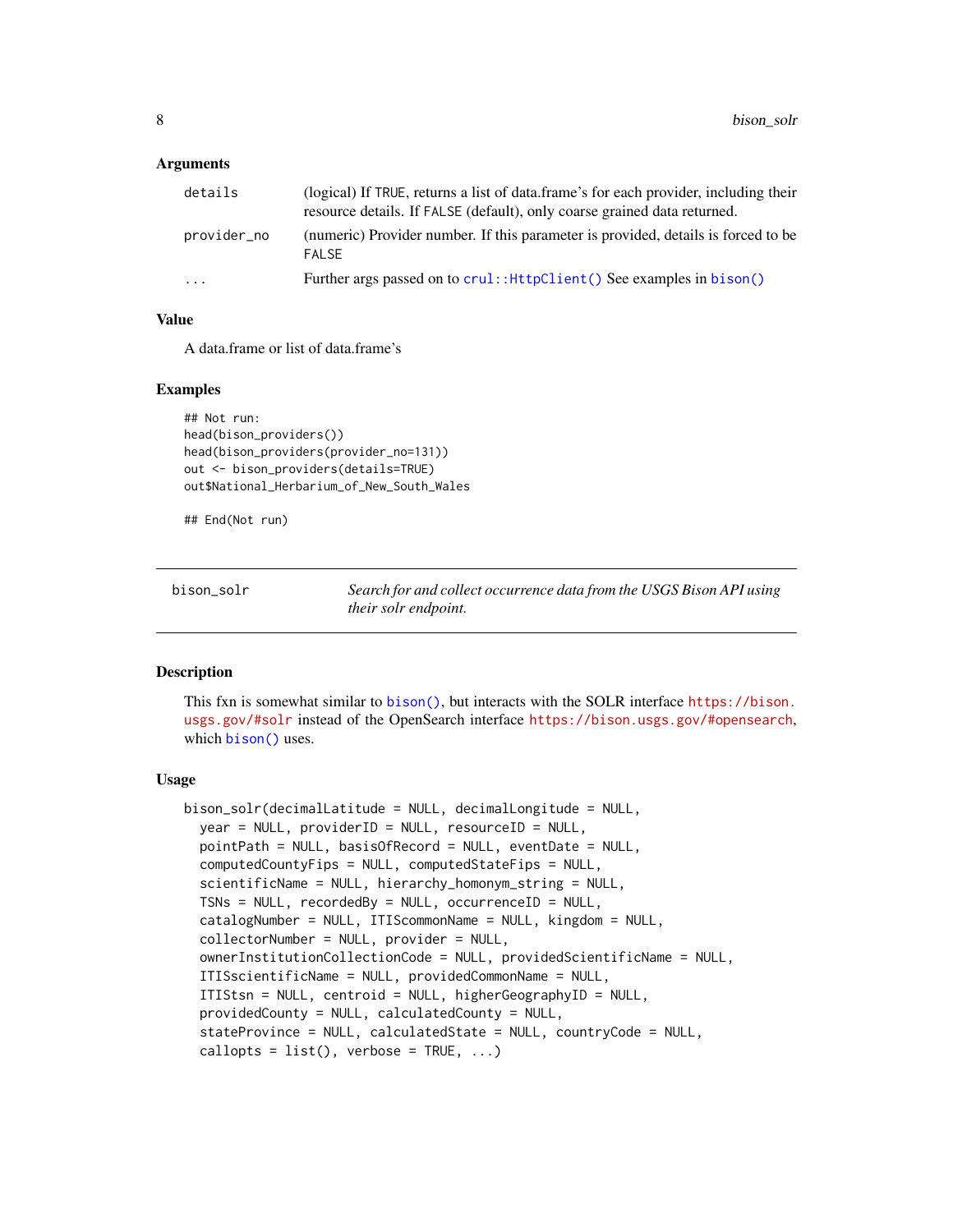<span id="page-8-0"></span>bison\_solr 9

#### **Arguments**

decimalLatitude Geographic coordinate that specifies the north south position of a location on the Earth surface. decimalLongitude Geographic coordinate that specifies the east-west position of a location on the Earth surface. year The year the collection was taken. providerID (character) Unique identifier assigned by GBIF. resourceID (character) A unique identifier that is a concatentation of the provider identifier and the resource id seperated by a comma. pointPath A dynamic field that contains the location in longitude and latitude followed by the basis of record and an optional Geo (Spatial) precision. Geo (Spatial) precision is an added descriptor when the record is a county centroid. basisOfRecord One of these enumerated values: Observation, Germplasm, Fossil, Specimen, Literature, Unknown, or Living. eventDate The date when the occurrence was recorded. Dates need to be of the form YYYY-MM-DD computedCountyFips County FIPS code conforming to standard FIPS 6-4 but with leading zeros removed. See [fips](#page-14-1) dataset for codes computedStateFips The normalized state [fips](#page-14-1) code. See fips dataset for codes scientificName The species scientific name that is searchable in a case insensitive way. hierarchy\_homonym\_string hierarachy of the accepted or valid species name starting at kingdom. If the name is a taxonomic homonym more than one string is provided seperated by ';'. TSNs Accepted or valid name is provided. If the name is a taxonmic homonym more than one TSN is provided. recordedBy Individual responsible for the scientific record. occurrenceID Non-persistent unique identifier. catalogNumber Unique key for every record (occurrence/row) within a dataset that is not manipulated nor changed (nor generated, if not provided) during the data ingest. ITIScommonName Common name(s) from ITIS, e.g. "Canada goose" kingdom Kingdom name, from GBIF raw occurrence or BISON provider. collectorNumber An identifier given to the occurrence at the time it was recorded, such as a specimen collector's number. / e.g., "SJM030022". provider Non-persistent unique identifier. ownerInstitutionCollectionCode Name for the dataset, format = OwnerInstitution-Collection.  $/$  e.g., "USGS NAWQA BioData - Fish Occurrence Records"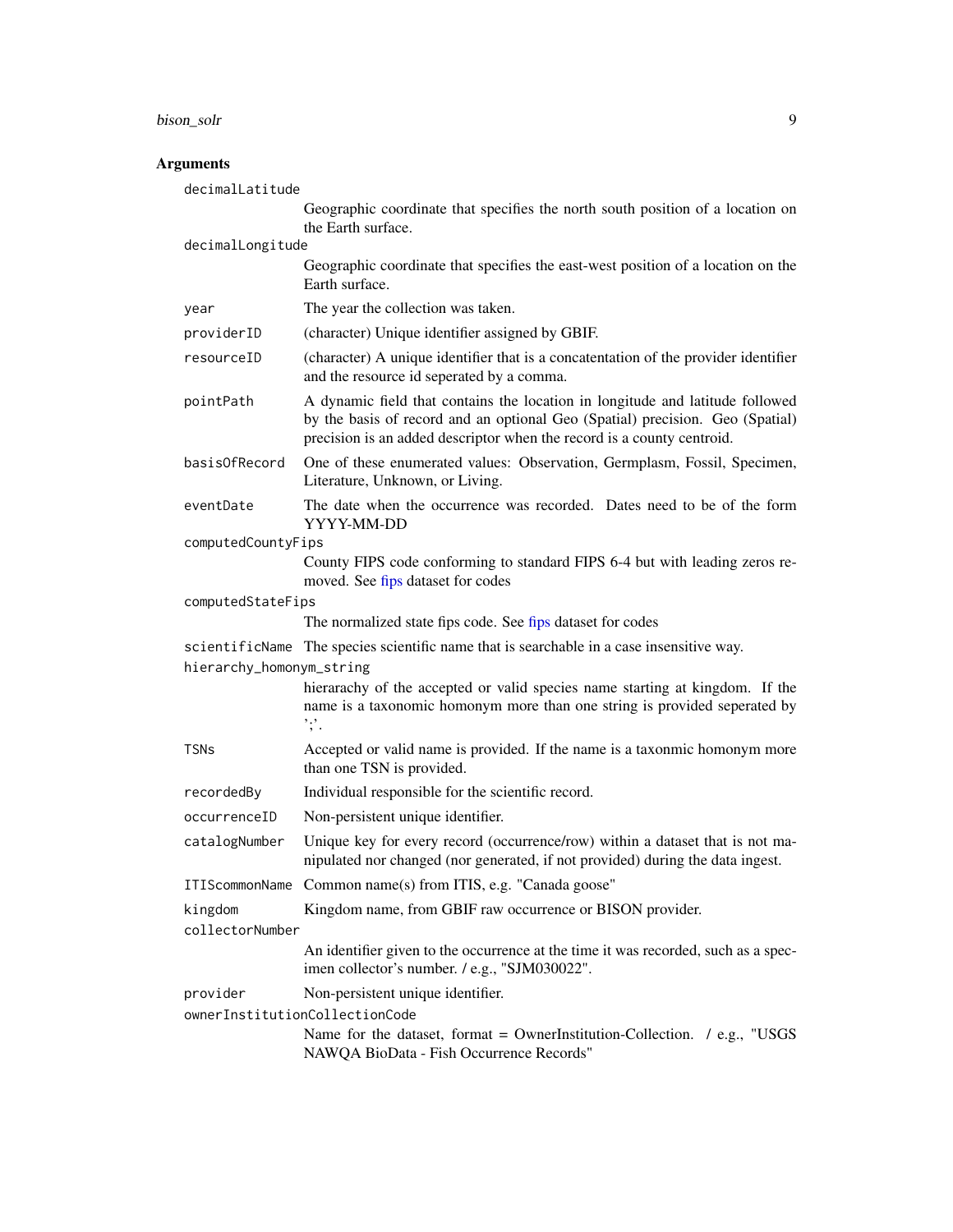<span id="page-9-0"></span>

| providedScientificName |                                                                                                                                                                                                               |  |
|------------------------|---------------------------------------------------------------------------------------------------------------------------------------------------------------------------------------------------------------|--|
|                        | Full scientific name as provided in the dataset, with authorship and date infor-<br>mation if known.                                                                                                          |  |
| ITISscientificName     |                                                                                                                                                                                                               |  |
|                        | Scientific name from join on ITIS table, calculated e.g, "Bison bison"                                                                                                                                        |  |
| providedCommonName     |                                                                                                                                                                                                               |  |
|                        | A list (concatenated and separated) of the available vernacular species names. /<br>e.g., "common shrew, Masked Shrew"                                                                                        |  |
| <b>ITIStsn</b>         | Phase II: ITIS TSN corresponding to clean_provided_scientific_name. May be<br>invalid, unaccepted. Calculated. e.g., "3250", "05713"                                                                          |  |
| centroid               | Text string indicating that provided lat/lon point represents a polygon centroid.<br>Text provides description of the centroid.                                                                               |  |
| higherGeographyID      |                                                                                                                                                                                                               |  |
|                        | 5-digit numeric text string geographic code for the state-county combination<br>provided by data provider. / e.g "13029"                                                                                      |  |
| providedCounty         | Full county, parish, or organized borough name, as provided in the dataset. If<br>provided, Verbatum State is required. Is not changed during data ingest. / e.g.,<br>"Fairfax"                               |  |
| calculatedCounty       |                                                                                                                                                                                                               |  |
|                        | Full county, parish, or organized borough name of the occurrence calculated. /<br>e.g., "Fairfax"                                                                                                             |  |
| stateProvince          | Full name of state or territory of the occurrence, as provided in the dataset.                                                                                                                                |  |
| calculatedState        |                                                                                                                                                                                                               |  |
|                        | U.S. State or territory name calculated. e.g., "Puerto Rico"                                                                                                                                                  |  |
| countryCode            | The geographic location of the specific occurrence, expressed through a con-<br>strained vocabulary of countries using 2-letter ISO country code.                                                             |  |
| callopts               | Further args passed on to crul:: HttpClient() for HTTP debugging/inspecting.<br>In bison, bison_providers, and bison_stats,  is used instead of callopts,<br>but is used here to pass additional Solr params. |  |
| verbose                | Print message with url (TRUE, default).                                                                                                                                                                       |  |
| $\cdots$               | Additional SOLR query arguments. See details.                                                                                                                                                                 |  |

#### Details

Named parameters in this function are combined with AND and passed on to q SOLR parameter. Of course parameters can be more flexibly combined - let us know if you want that flexibility and we can think about that.

#### Value

An object of class bison\_solr - which is a list with slots for number of records found (num\_found), records, highlight, or facets.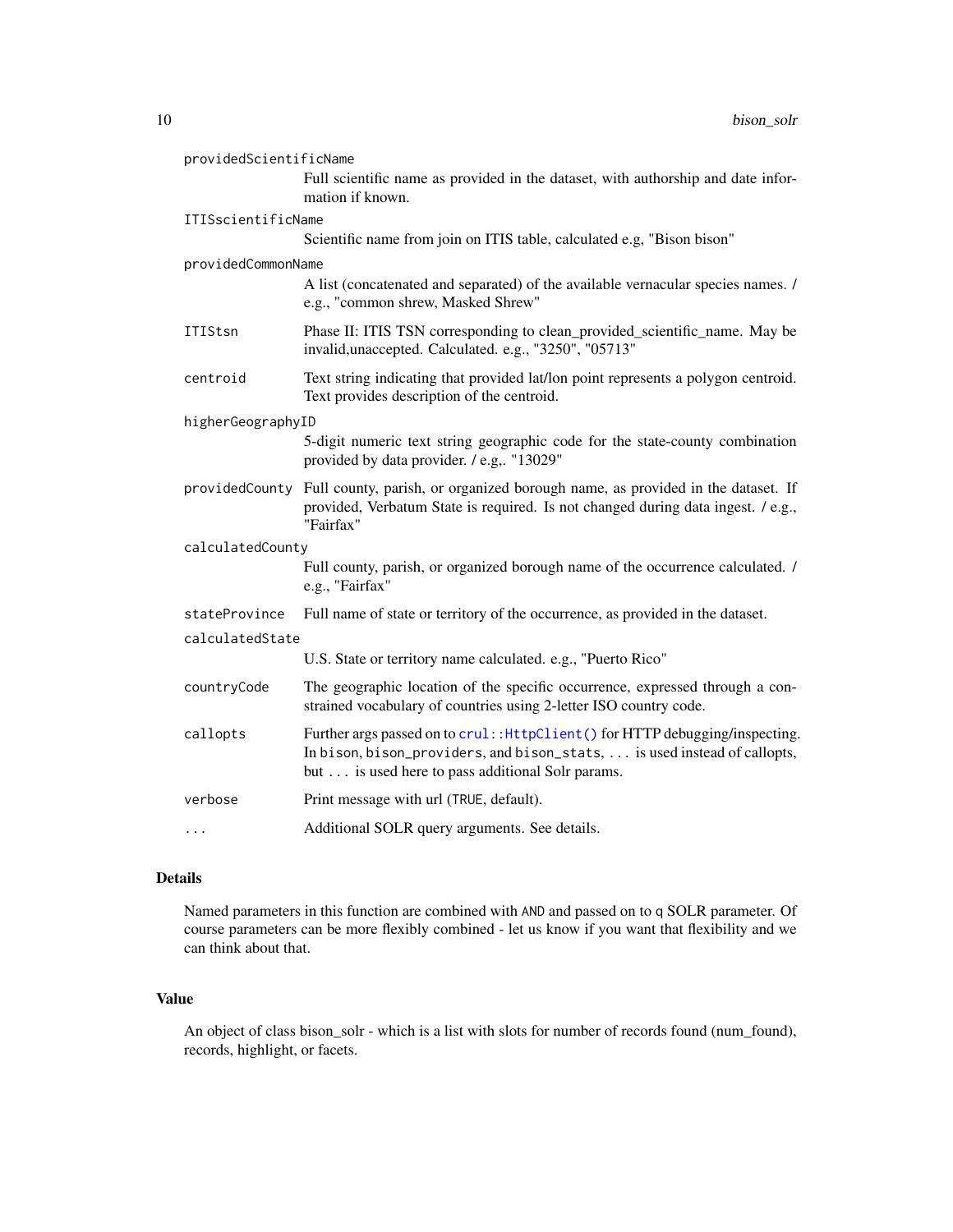#### <span id="page-10-0"></span>bison\_solr 11

#### SOLR search parameters passed on via ...

- fl: Fields to return in the query
- rows: Number of records to return
- sort: Field to sort by, see examples
- facet: Facet or not, logical
- facet.field: Fields to facet by

You can also use highlighting in solr search, but I'm not sure I see a use case for it with BISON data, though you can do it with this function.

For a tutorial see here [http://lucene.apache.org/solr/3\\_6\\_2/doc-files/tutorial.html](http://lucene.apache.org/solr/3_6_2/doc-files/tutorial.html)

#### Range searches

If you pass a vector of length 2 to a parameter we construct a range query for you. For example,  $c(4, 5)$  turns into [4 TO 5]. The [] syntax means the search is inclusive, meaning 4 to 5, including 4 and 5. Let us know if you think you need more flexible searching. That is, doing exclusive {} or mixed searches ({] or [}). Range searches can only be done with variables that are numeric/integer or dates or strings that can be coerced to dates. Dates need to be of the form YYYY-MM-DD

#### References

<https://bison.usgs.gov/#solr>

#### See Also

[bison\\_tax\(\)](#page-13-1), [bison\(\)](#page-2-1)

The USGS BISON Solr installation version as of 2014-10-14 was 4.4.

#### Examples

```
## Not run:
x=bison_solr(scientificName='Ursus americanus')
bison_solr(scientificName='Ursus americanus', computedStateFips='02',
```

```
x <- bison_solr(scientificName='Ursus americanus', computedStateFips='02', rows=50)
x$points$computedStateFips
```

```
head(x$points)
```
fl="scientificName")

bison\_solr(ITISscientificName='Ursus americanus', rows=50)

```
bison_solr(providerID = 220)
```

```
# combining parameters
x \le - bison_solr(eventDate = c('2008-01-01', '2010-12-31'),
 ITISscientificName="Helianthus annuus", rows = 100)
head(x$points)
sort(x$points$eventDate)
```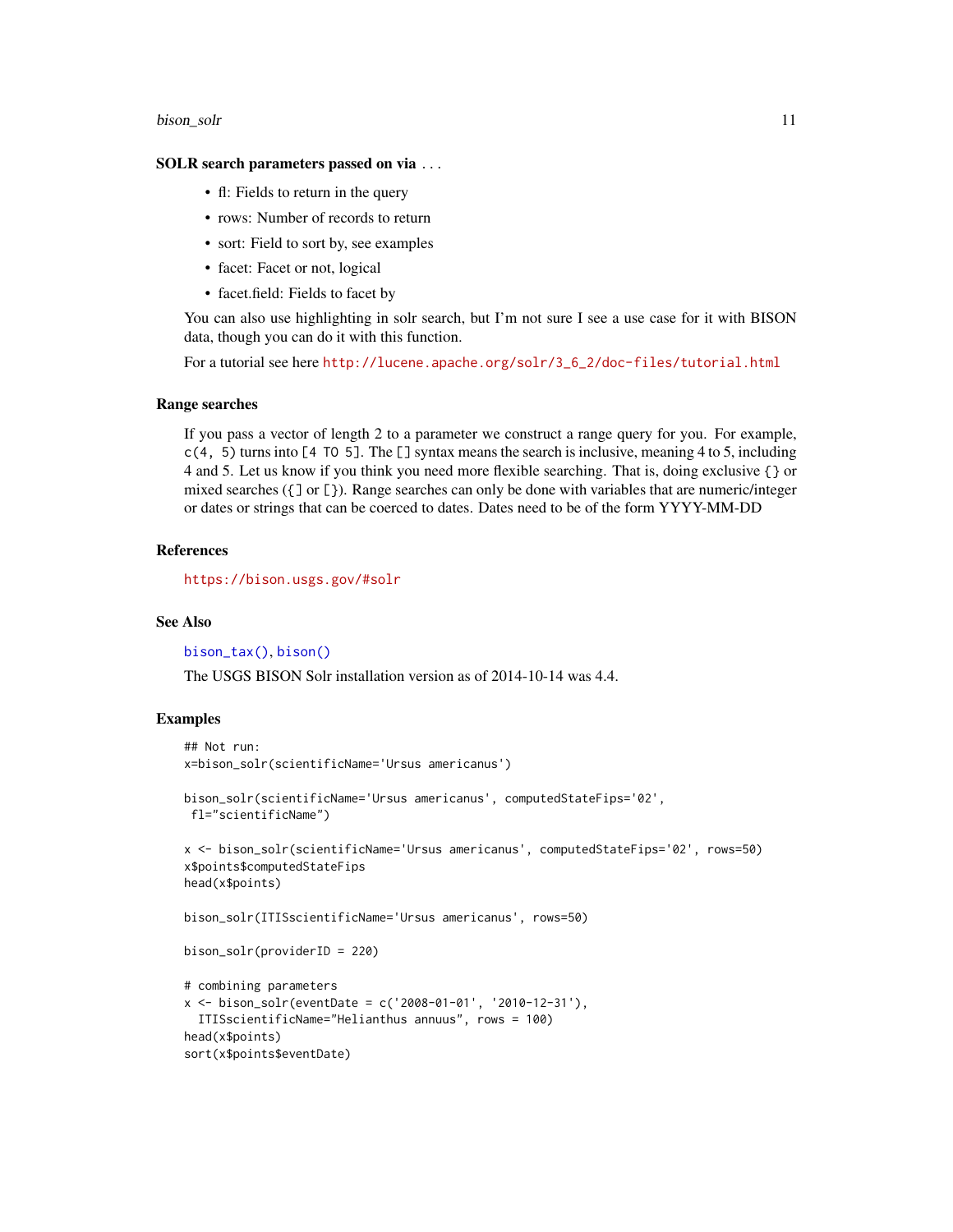```
# range queries
## range search with providerID
bison\_solv(providerID = c(220, 221))## date range search
x \le - bison_solr(eventDate = c('2010-08-08', '2010-08-21'))
sort(x$points$eventDate)
## TSN range search
x \le - bison_solr(TSNs = c(174773, 174775), rows = 100)
sort(x$points$TSN)
## can't do range searches with character strings (that are not dates)
# bison_solr(kingdom = c("Animalia", "Plantae"))
# more examples
bison\_solar(TSNs = 174773)bison_solr(occurrenceID = 576630651)
bison_solr(catalogNumber = 'OBS101299944')
bison_solr(ITIScommonName = "Canada goose")
bison_solr(kingdom = "Animalia")
bison_solr(kingdom = "Plantae")
# Mapping
out <- bison_solr(scientificName='Ursus americanus', rows=200)
bisonmap(out)
out <- bison_solr(scientificName='Helianthus annuus', rows=800)
bisonmap(out)
# Using additional solr fields
## Faceting
bison_solr(scientificName='Helianthus annuus', rows=0, facet='true',
facet.field='computedStateFips')
## Highlighting
bison_solr(scientificName='Helianthus annuus', rows=10, hl='true',
hl.fl='scientificName')
## Use of hierarchy_homonym_string
bison_solr(hierarchy_homonym_string = '-202423-914154-914156-158852-')
## -- This is a bit unwieldy, but you can find this string in the output
## of a call, like this
x <- bison_solr(scientificName='Ursus americanus', rows=1)
string <- x$points$hierarchy_homonym_string
bison_solr(hierarchy_homonym_string = string)
# The pointPath parameter
bison_solr(pointPath = '/-110.0,45.0/specimen')
# Curl options
bison_solr(scientificName='Ursus americanus', callopts=list(verbose = TRUE))
```

```
## End(Not run)
```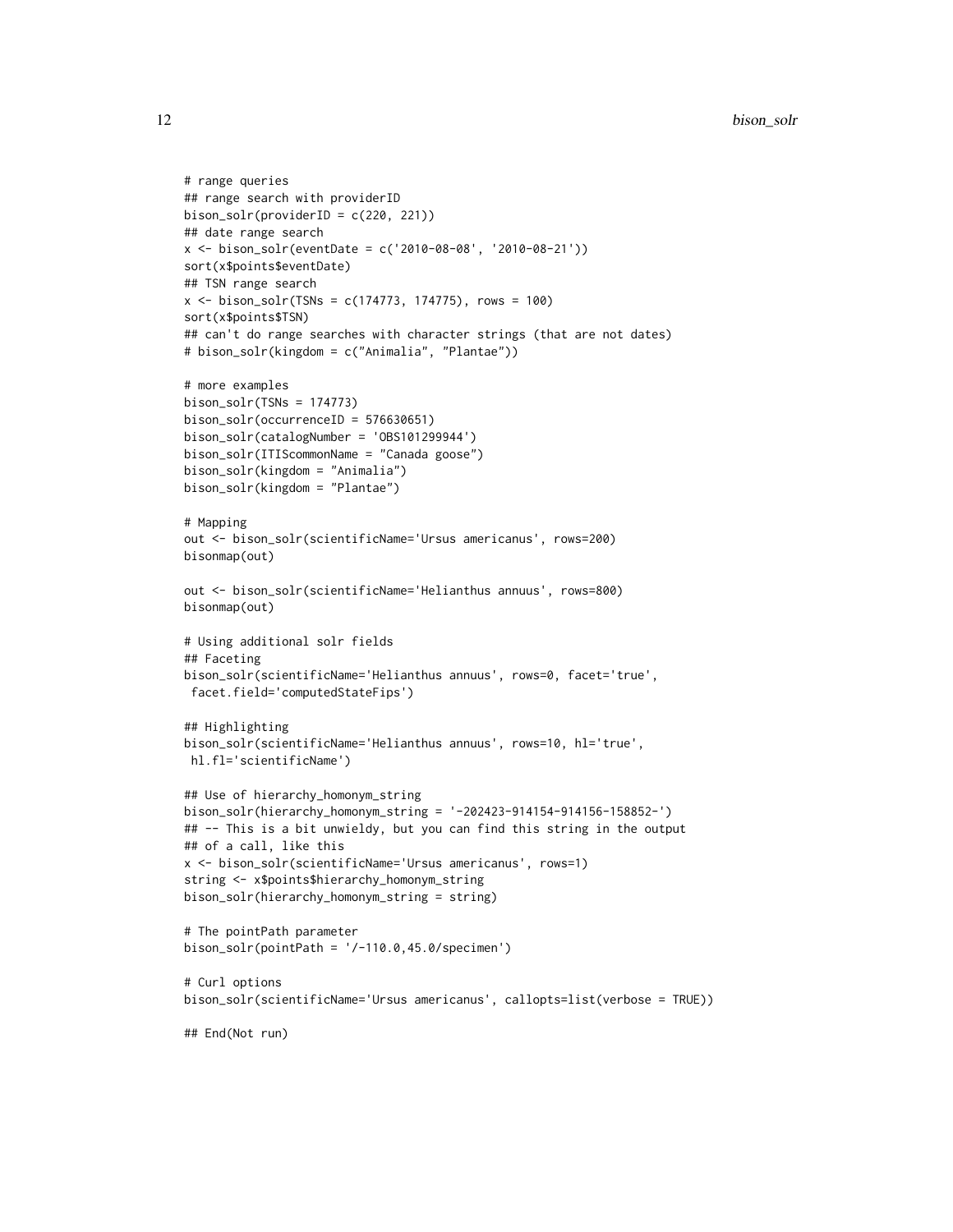<span id="page-12-0"></span>

#### Description

Get statistics about BISON downloads.

#### Usage

```
bison_stats(what = "stats", \ldots)
```
#### Arguments

| what                    | (character) One of stats (default), search, downnload, or wms. See Details. |
|-------------------------|-----------------------------------------------------------------------------|
| $\cdot$ $\cdot$ $\cdot$ | Further args passed on to crul:: HttpClient(). See examples in bison        |

#### Details

For the 'what' parameter:

- stats Retrieve all data provider accumulated statistics.
- search Retrieve data provider statistics for BISON searches.
- download Retrieve data provider statistics for data downloads from BISON.
- wms Retrieve data provider statistics for BISON OGC WMS tile requests.

#### Value

A list of data frame's with names of the list the different data sources

#### Examples

```
## Not run:
out <- bison_stats()
out <- bison_stats(what='search')
out <- bison_stats(what='download')
out <- bison_stats(what='wms')
out$Arctos
out$Harvard_University_Herbaria
out$ZooKeys
```
## End(Not run)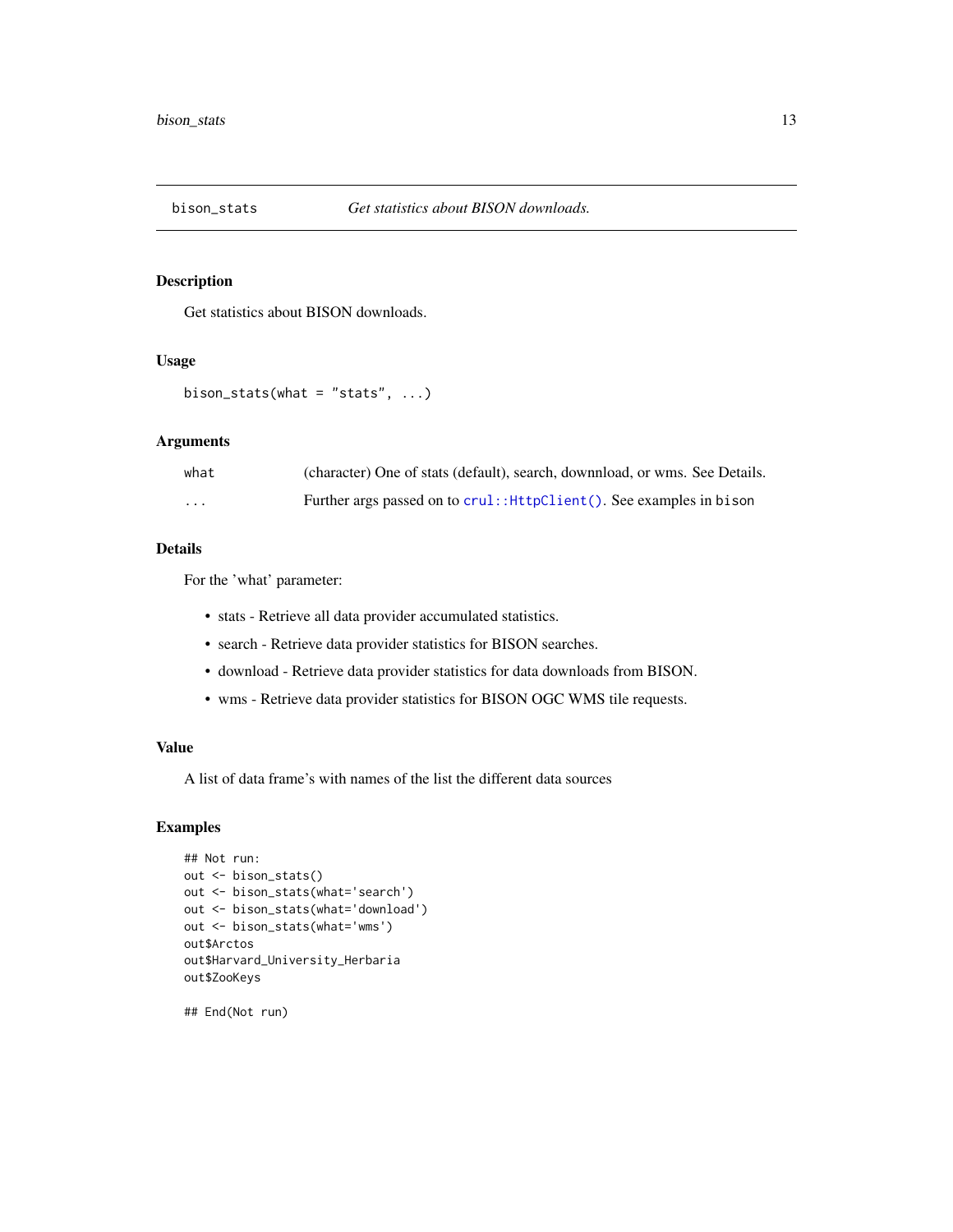<span id="page-13-1"></span><span id="page-13-0"></span>

#### Description

See the SOLR documentation here <http://lucene.apache.org/solr/> for other parameters you can use.

The following two methods are possible, as far as I know you can only use one at a time:

- vernacularName The species specific common names that is searchable in a case insensitive way.
- scientificName The species scientific name that is associated with a common name that is searchable in a case insensitive way.

#### Usage

```
bison_tax(query, method = "vernacularName", exact = FALSE,
 parsed = TRUE, callopts = list(), ...)
```
#### Arguments

| query    | Name to search for. Required.                                                                                                                                                                                 |
|----------|---------------------------------------------------------------------------------------------------------------------------------------------------------------------------------------------------------------|
| method   | The field to query by. See description below for details.                                                                                                                                                     |
| exact    | Exact matching or not. See examples. Defaults to FALSE.                                                                                                                                                       |
| parsed   | If TRUE (default) creates data.frame of names data output. Otherwise, a list.                                                                                                                                 |
| callopts | Further args passed on to crul:: HttpClient() for HTTP debugging/inspecting.<br>In bison, bison_providers, and bison_stats,  is used instead of callopts,<br>but is used here to pass additional Solr params. |
| $\ddots$ | Further solr arguments passed in to the query. See examples below.                                                                                                                                            |
|          |                                                                                                                                                                                                               |

#### Value

A list.

#### See Also

[bison\\_solr\(\)](#page-7-1), [bison\(\)](#page-2-1)

#### Examples

```
## Not run:
# All taxa
bison_tax("*:*")
```
# Some example calls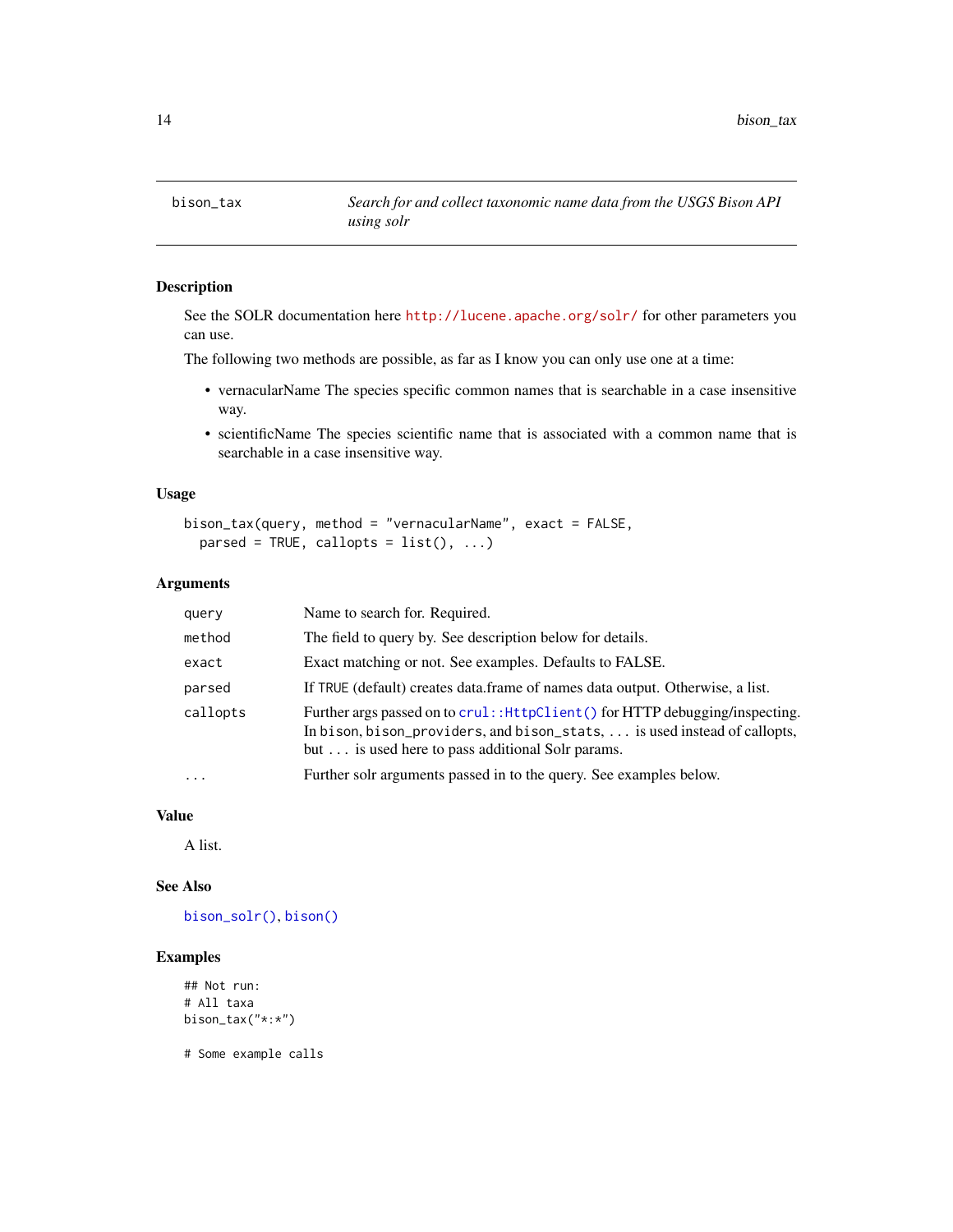<span id="page-14-0"></span> $\frac{fips}{fips}$  15

```
bison_tax(query="*bear")
bison_tax(query="Helianthus", method="scientificName")
# Exact argument, here nothing found with latter call as '*bear'
# doesn't exist, which makes sense
bison_tax(query="*bear", exact=FALSE)
bison_tax(query="*bear", exact=TRUE)
# Using solr arguments (not all Solr arguments work)
## Return a certain number of rows
bison_tax(query="*bear", method="vernacularName", rows=3)
## Return certain fields
bison_tax(query="*bear", method="vernacularName", fl='vernacularName')
# Curl options
bison_tax(query='*dolphin', callopts=list(verbose = TRUE))
## End(Not run)
```
fips *Fips codes for states and counties*

#### Description

See https://www.census.gov/geo/reference/codes/cou.html and https://www.census.gov/geo/reference/ansi\_statetables.html for more information on FIPS codes

#### Format

A data frame with 3142 rows and 4 variables:

state State name

county County name

fips\_state State FIPS code

fips\_county County FIPS code

is.bison *Check if object is of class bison*

#### Description

Check if object is of class bison

#### Usage

is.bison(x)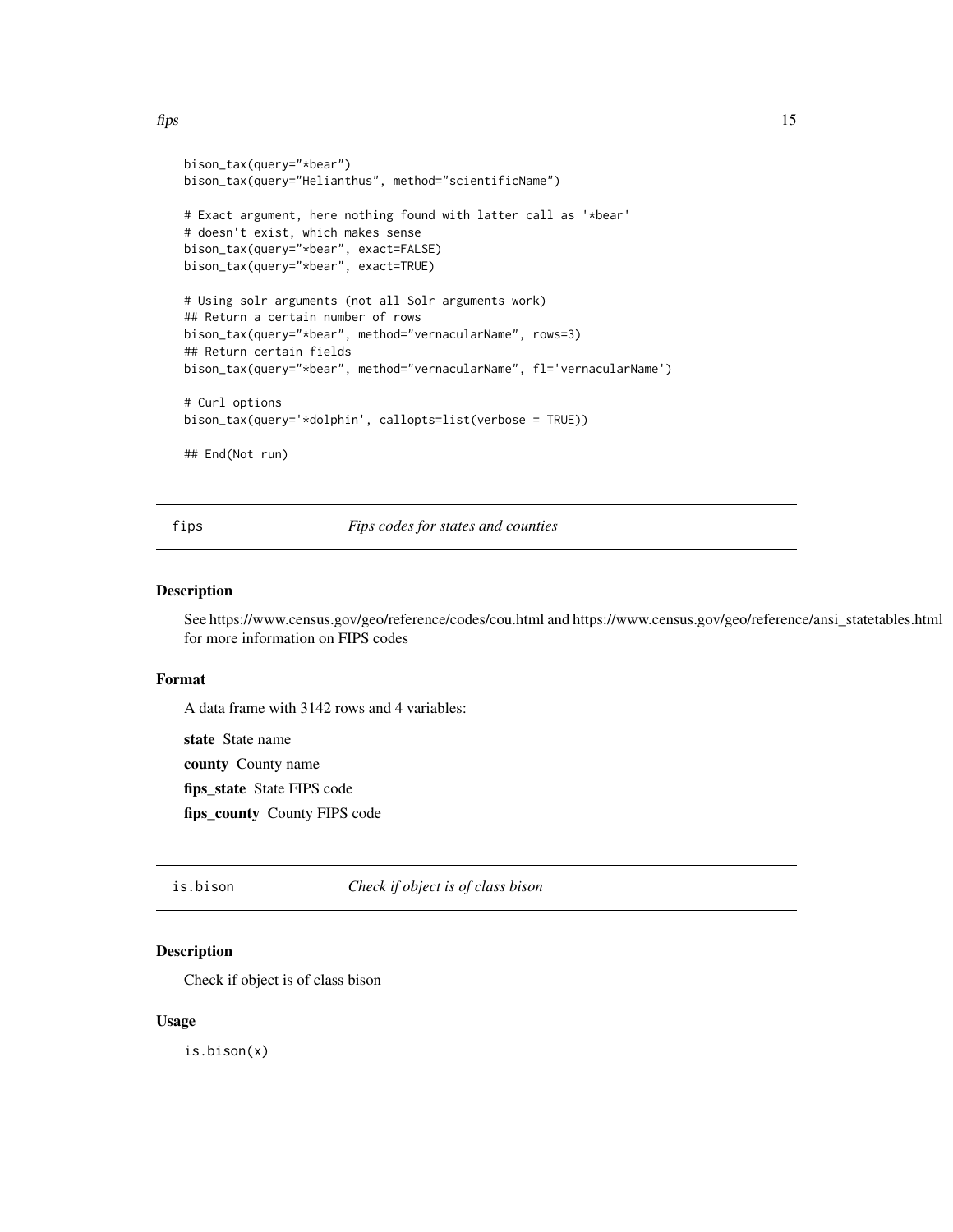#### <span id="page-15-0"></span>Arguments

x input

is.bison\_solr *Check if object is of class bison\_solr*

### Description

Check if object is of class bison\_solr

### Usage

is.bison\_solr(x)

#### Arguments

x input